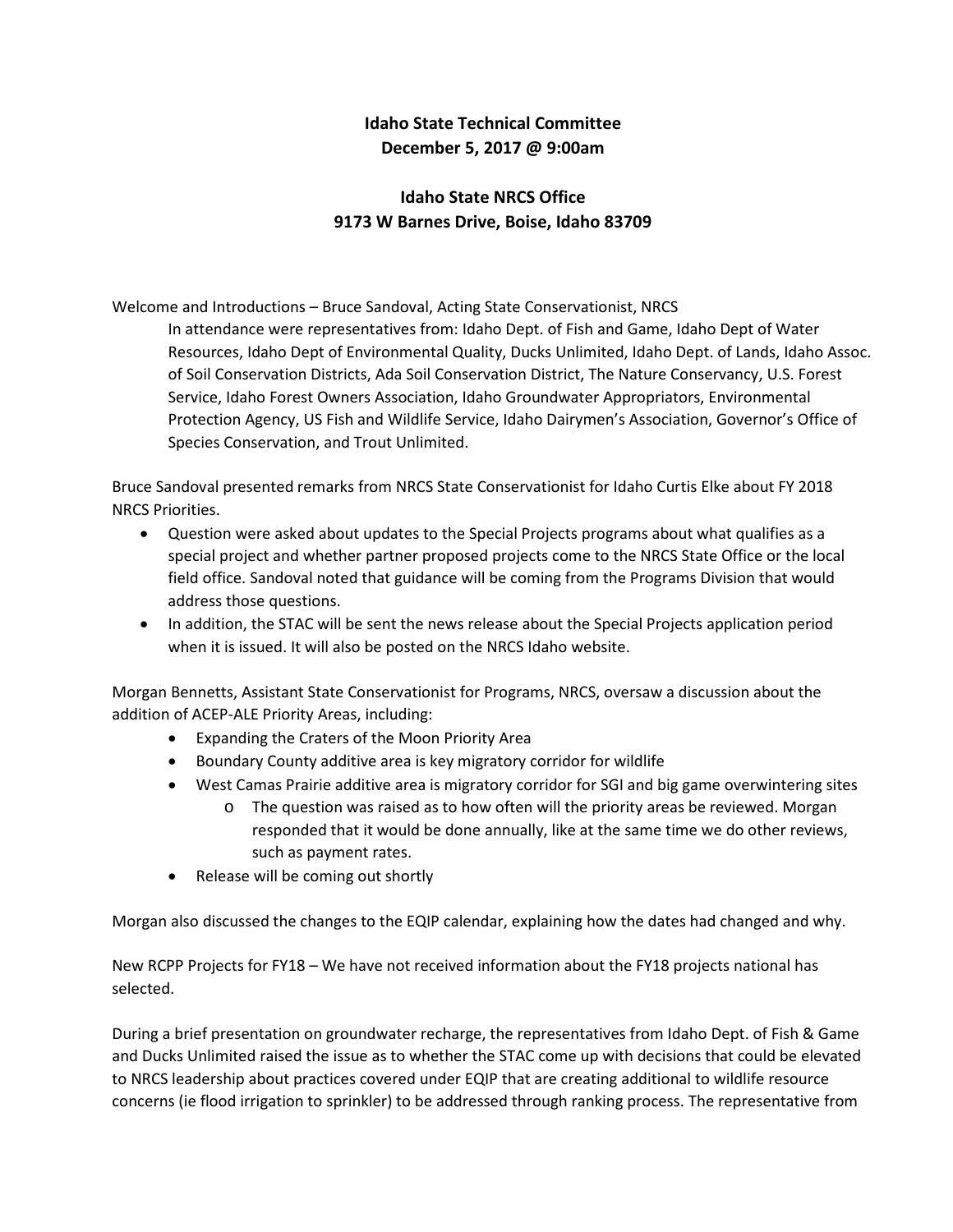Idaho Dairymen's Association countered that there were tremendous gains related to preventing nutrient loss and sediment loss through conversion. This lead to discussion as to whether it is possible to target areas for NOT doing practices? An alternative -- incentivizing historic practices, like flood irrigation, in areas where it makes sense -- was put forth.

James Eller, State Resource Conservationist noted that under NRCS policy we are not to create another resource concern when we address one. He noted that we may have been underestimating the other resource concerns as related to sprinkler irrigation. He suggested the best way to address this issue would be to:

- Create suite of mitigation practices
- Create a subcommittee to assist with that process.

The representative from IDFG noted that it's a nuanced topic, and IDFG isn't looking for an all or nothing decision, but rather an ongoing conversation along with increased awareness.

This overall discussion led into the State Technical Sub-Committees. The representative from the Nature Conservancy suggested moving to a working group model as opposed to a subcommittee model. After some discussion about the purpose of the subcommittees and how they would be utilized in the future, the group's recommendation to the State Conservationist is to use both subcommittees and a working group that can be assembled on an ad hoc basis from the STAC membership. The working group model would be especially helpful on issues that cross subcommittee areas of focus – such as the conversion from flood to sprinkler irrigation and its impacts to wildlife and the state's aquifers.

There was general discussion about why the subcommittees were currently populated and it was noted that it was possible and encouraged that people could join both at the meeting and in the future if they were interested. It was also noted that

- Get a member from each of the Local-Led working groups to participate
- Work on increasing participation in the general STAC as well

Following a break a Round Table Session, let each of the attendees know what their organizations are up to:

- EPA New regional Administrator (political appointee out of Alaska)
- USFS Timber management is becoming a bigger issue ramping up targets, but no more funds or people
- DEQ State has finally put some money into non-point source pollution management, open announcement period in July
	- o Agricultural ranching 7 applications, more than anticipated. 4 were funded.
		- Lower Boise watershed council meeting
		- Rock Creek outside of Grangeville
		- Mica Creek feeds Lake CdA
		- Stargazer Wetlands SE of Twin Falls
	- o BMPS, fencing, alternate water sources
	- o Progress report to legislature in the spring, also seeking clearer guidance on timing.
- IDL Revision of Statewide Forest Plan
	- o Assessment portion is underway